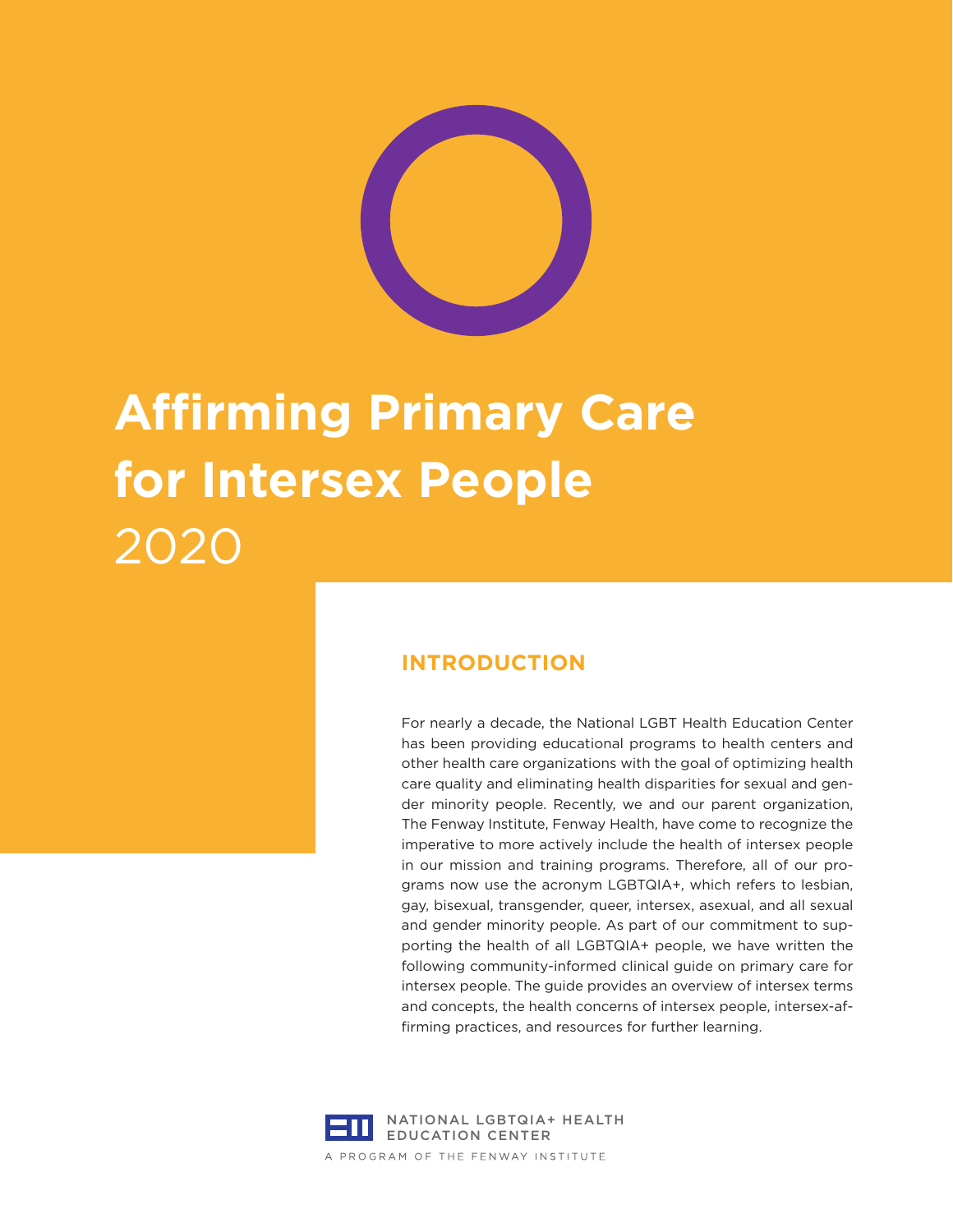## **TERMS AND CONCEPTS**

#### **What is Intersex?**

Intersex is an umbrella term that refers to those with a wide range of natural variation in sex characteristics and development that falls outside traditional conceptions of female or male. Although biological sex has traditionally been seen as binary (female or male) in many cultures, the reality is more complex. Variations may occur in the chromosomes, external genitalia, gonads (testes or ovaries), hormone production, hormone responsiveness, internal reproductive organs, or any combination of these, among others.<sup>1</sup>

#### **How Many People Are Intersex?**

The percentage of people who are intersex depends on how intersex is defined. If all variations of reproductive or sex characteristics are included in the definition, experts say that approximately 1 in 58 people, or 1.7% of the population, is intersex.1 The frequency of specific intersex traits varies widely; some traits are more common in certain areas of the world.

#### **Terminology**

Language related to intersex health is complex. Currently, the medical field uses the terms differences of sex development (DSD) as well as intersex.<sup>2</sup> The term diverse sex development has also been cited in the literature. $3$  The DSD acronym originally referred to disorders of sex development, but intersex community members have made it clear that the term disorders is pathologizing and demeaning.<sup>1,2</sup> The outdated terms hermaphrodite, pseudohermaphrodite, and ambiguous genitalia are experienced as stigmatizing and hurtful; these terms should be avoided unless an intersex person asks you to use them. Clinicians should also avoid terms that describe a person's anatomy as defective or abnormal.

While some people in the community use the terms intersex or difference of sex development, other people in the community prefer to use the specific name of their diagnosis.1,2 For clinicians, the best practice is always to mirror the term(s) your patients use, or ask them what they prefer at the onset of the clinical relationship.

#### **Common Intersex Variations**

There are at least 40 recognized variations in sex characteristics.<sup>4</sup> Not all variations are associated with a specific diagnosis. Some of the more common intersex variations are shown in **Table 1**.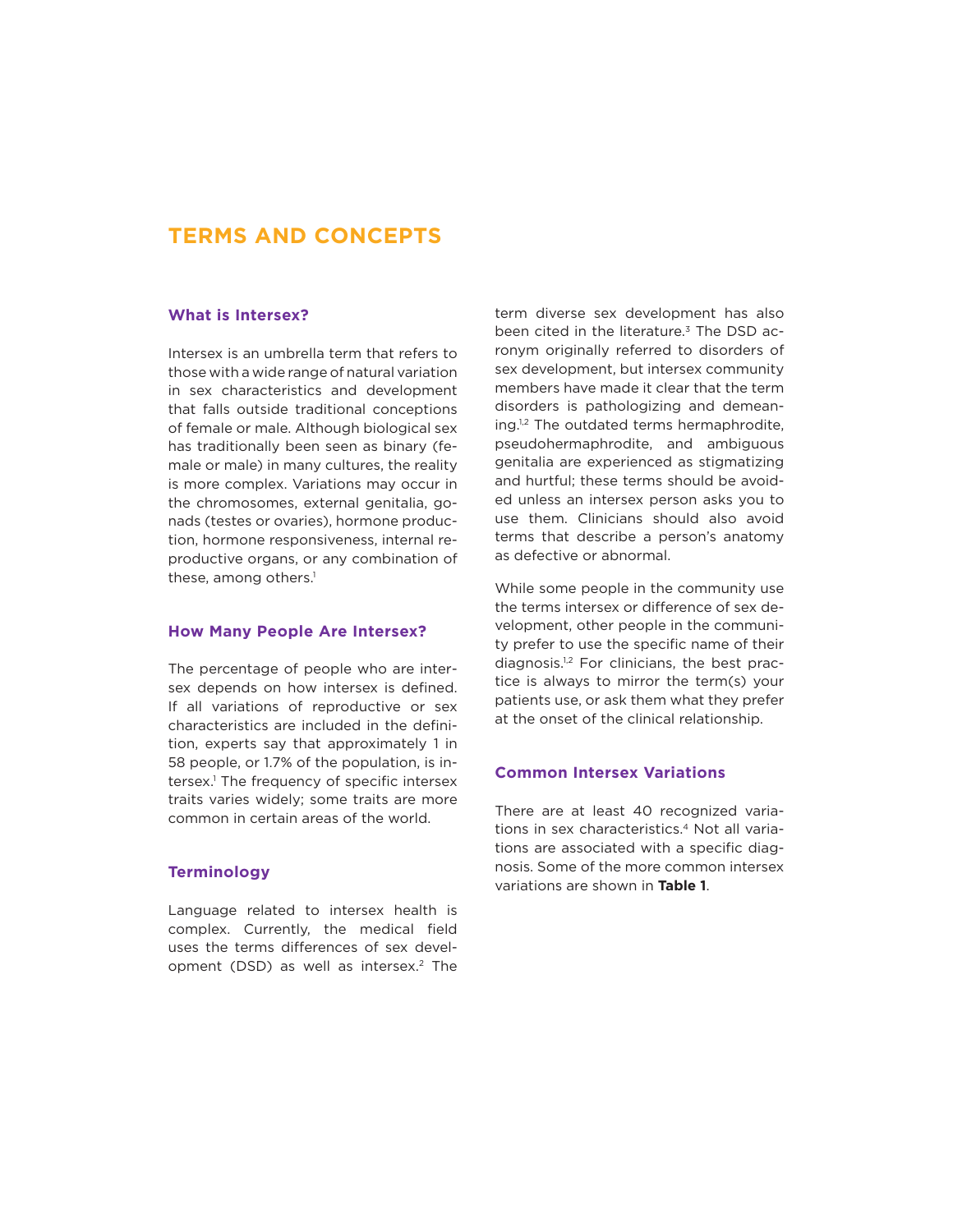| <b>Table 1. Common Intersex Variations</b>                     |                                                                                                                 |                                                                                       |                                                                                     |                                                                                           |
|----------------------------------------------------------------|-----------------------------------------------------------------------------------------------------------------|---------------------------------------------------------------------------------------|-------------------------------------------------------------------------------------|-------------------------------------------------------------------------------------------|
| <b>Features of Common</b><br><b>Intersex Variations</b>        | <b>CAIS (Complete</b><br>Androgen<br>Insensitivity<br>Syndrome)                                                 | <b>Swyer</b><br><b>Syndrome</b><br>(a form of<br><b>Gonadal</b><br><b>Dysgenesis)</b> | <b>CAH</b><br>(Congenital<br><b>Adrenal</b><br>Hyperplasia)                         | <b>Klinefelter</b><br><b>Syndrome</b>                                                     |
| <b>Karyotype</b>                                               | <b>XY</b>                                                                                                       | <b>XY</b>                                                                             | XX                                                                                  | <b>XXY</b>                                                                                |
| <b>Gonad Type</b>                                              | Internal testes                                                                                                 | <b>Streak</b>                                                                         | Ovaries                                                                             | <b>External testes</b><br>smaller than<br>average;<br>Infertility is<br>common            |
| <b>Sex Hormones</b><br><b>Naturally Produced</b><br>at Puberty | Testosterone<br>from testes<br>is average to<br>high-average<br>for typical male;<br>high for typical<br>female | <b>None</b>                                                                           | Estrogen from<br>ovaries; Above<br>average tes-<br>tosterone from<br>adrenal glands | Below average<br>testosterone<br>from testes;<br>Average<br>amount from<br>adrenal glands |
| <b>Response to</b><br>Androgen                                 | Convert to<br>estrogen and<br>feminize                                                                          | Virilize                                                                              | Virilize                                                                            | Virilize:<br>Some breast<br>development is<br>common                                      |
| <b>External Genital</b><br>Appearance*                         | Typical labia;<br>May have vagina<br>that is short                                                              | Typical labia                                                                         | At birth may<br>have a range<br>of genital<br>variation                             | Often typical<br>penis Smaller<br>than average<br>testes                                  |
| <b>Estimated Frequency</b><br>for Live Births                  | 1 to 2:100,000 <sup>5</sup>                                                                                     | 1:80,0006                                                                             | 1:15,0007                                                                           | 1:1300 <sup>8</sup>                                                                       |

We reference genitalia in this table for clinical purposes only. As discussed later in this guide, it is particularly important to avoid pathologizing intersex people by focusing on genital appearance.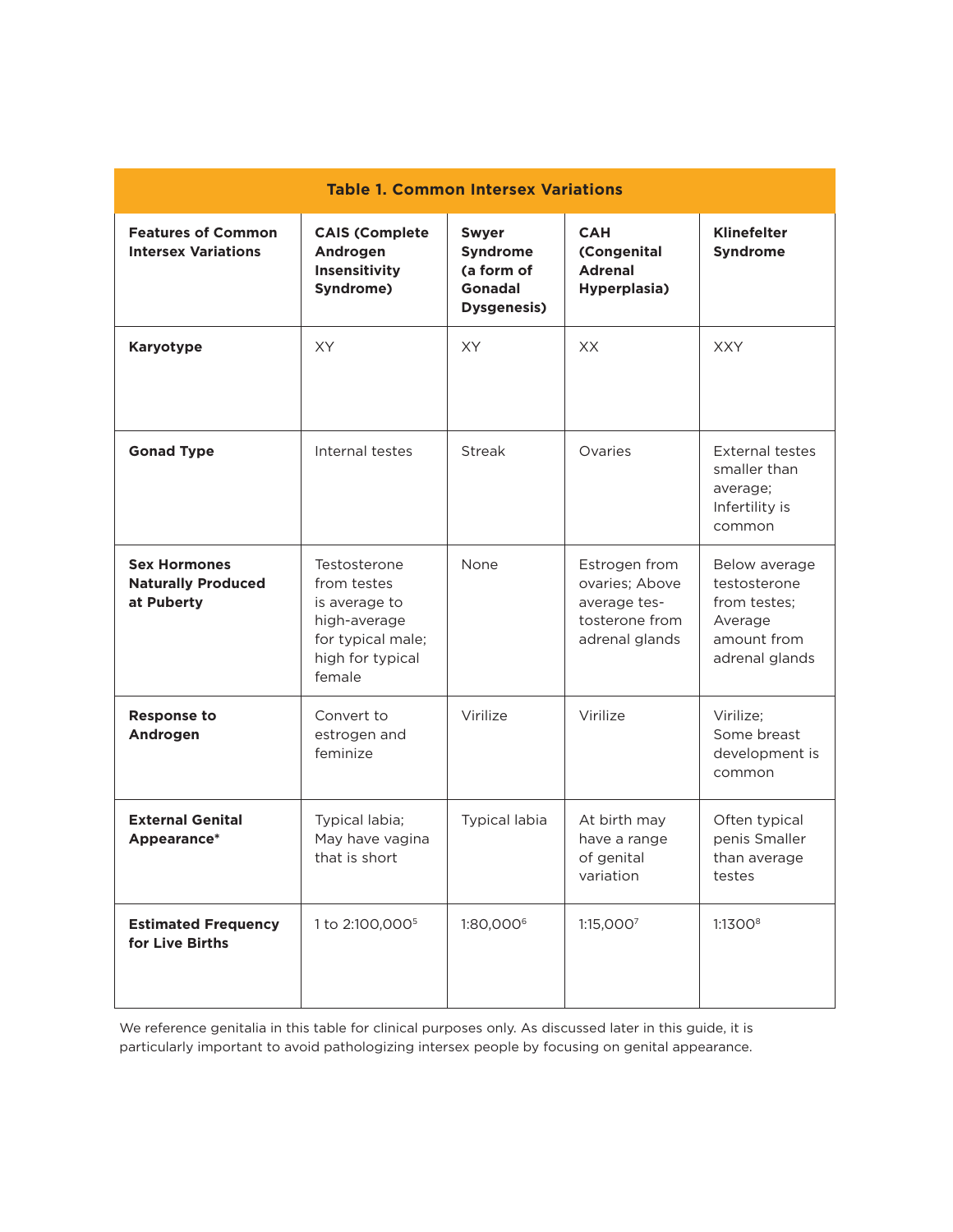#### **The "I" in LGBTQIA+**

Increasingly, intersex is included under the LGBTQIA+ umbrella. The alliance of these communities arose from a shared experience of discrimination based on harmful assumptions about gender and biology. These communities are also understudied in medical and behavioral health research.<sup>9</sup>

All people, regardless of their sex characteristics, have a sexual orientation and a gender identity. In other words, sexual orientation, gender identity, and sex development are distinct concepts. Sexual orientation refers to how a person characterizes their emotional and physical attraction to the same and/or other genders. Gender identity refers to a person's inner sense of being a girl/woman/female, boy/man/male, or something else. Intersex describes a range of variations in sex characteristics and development.

A majority of intersex people identify as heterosexual and cisgender (for definitions of LGBTQIA+ terms, see **[Glossary](https://www.lgbthealtheducation.org/publication/lgbtqia-glossary-of-terms-for-health-care-teams/)**).10 However, research suggests that people born with variations in sex characteristics have an increased likelihood of identifying as a sexual minority (e.g., gay, lesbian, bisexual, pansexual, queer) or a gender minority (e.g., transgender, non-binary, gender fluid).11,12 Some intersex people who are heterosexual and cisgender still identify as part of the LGBTQIA+ community based on common marginalized and/or stigmatized experiences. Like transgender people, intersex people may have a gender identity that does not correspond with their sex assigned at birth or gender of raising. In addition, because intersex people have sex characteristics that transcend typical notions of female and male bodies, they may experience barriers similar to transgender people in accessing affirming health care that respects their bodies, gender identities, and physical needs.

**If all variations of reproductive or sex characteristics are included in the definition, experts say that approximately 1 in 58 people, or 1.7% of the population, is intersex.**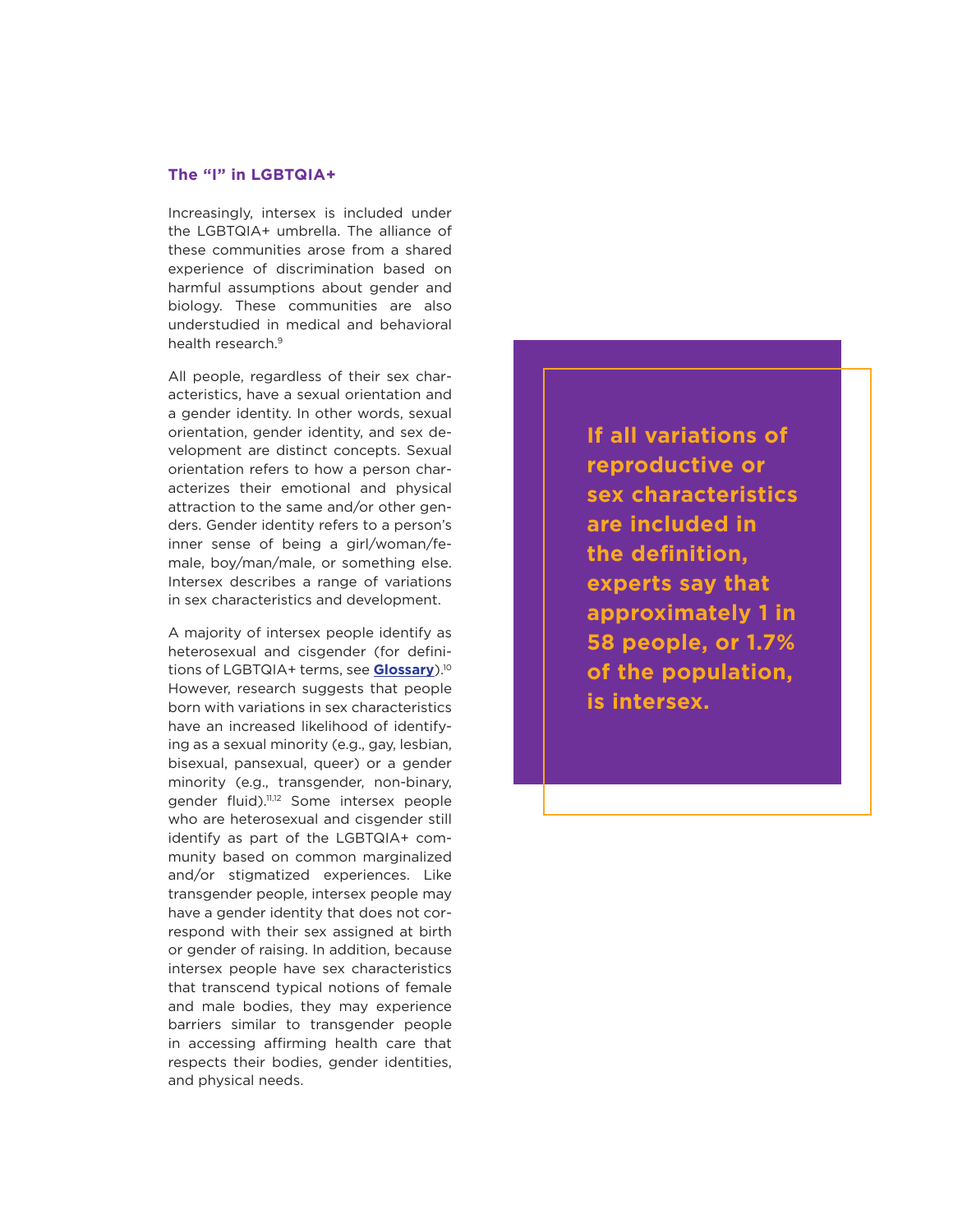## **HEALTH-RELATED ISSUES AND NEEDS**

#### **Initial Recognition of Intersex Variations**

While some intersex variations are noted prenatally or at birth, many intersex traits do not become apparent until puberty or later in life. Below are common points at which an intersex variation may be identified:

- During a prenatal ultrasound
- At the time of child's birth, if genital variation is identified
- During care related to an inguinal mass/hernia that leads to the discovery of internal testes
- At time of puberty, if pubertal changes do not occur, or if there are unexpected physical changes (e.g., virilization of an individual assigned female sex at birth)
- Incidentally during a laparoscopy for another medical concern
- During evaluation of an adult for infertility

### **Medical Trauma and Psychosocial Health Needs**

#### *Medically unnecessary cosmetic surgeries*

Starting in the 1950s, the prevailing medical approach to treating intersex infants and children emerged as an attempt to "correct" the appearance and function of atypical genitalia. Surgeries also aimed to prevent the possibility of a child growing up to have non-heterosexual relationships.3 Unfortunately, the practice of surgical "correction" continues in some U.S. institutions and beyond. $3$  Often, families

feel pressured to consent to surgeries on their child without being given sufficient mental health counseling, peer support, or information on alternatives to surgery.<sup>3</sup> The majority of these surgeries are not medically necessary and can be delayed until the individual can participate in the decision. There is no evidence demonstrating the benefits of cosmetic genital surgery to a child's long-term mental or physical health, nor is there evidence of any risk to delaying the procedures until the individual can decide if they wish to have the surgery.<sup>1,11-15</sup>

In actuality, many intersex people experience multiple adverse side effects from genital surgeries, including scarring, chronic pain, loss of sensation, urinary and sexual dysfunction, and other complications that require repeated follow-up surgeries. Intersex people also report symptoms of post-traumatic stress disorder, depression, feelings of loneliness, and fear of intimacy due to surgeries performed on them before they were old enough to participate in the decision themselves.<sup>4</sup> Furthermore, surgery performed at an early age can assign a genital appearance that does not align with the individual's gender identity that emerges later.<sup>11</sup>

In recent years, intersex-led community organizations have made great advances in raising awareness and promoting a patient- and family-centered long-term management strategy that safely delays surgery. Multiple human rights and medical professional societies have also issued policies opposing medically unnecessary surgeries on intersex infants.<sup>16</sup> Despite this progress, some specialists in the U.S. and other countries continue to perform medically unnecessary genital surgeries on infants and young children.1,11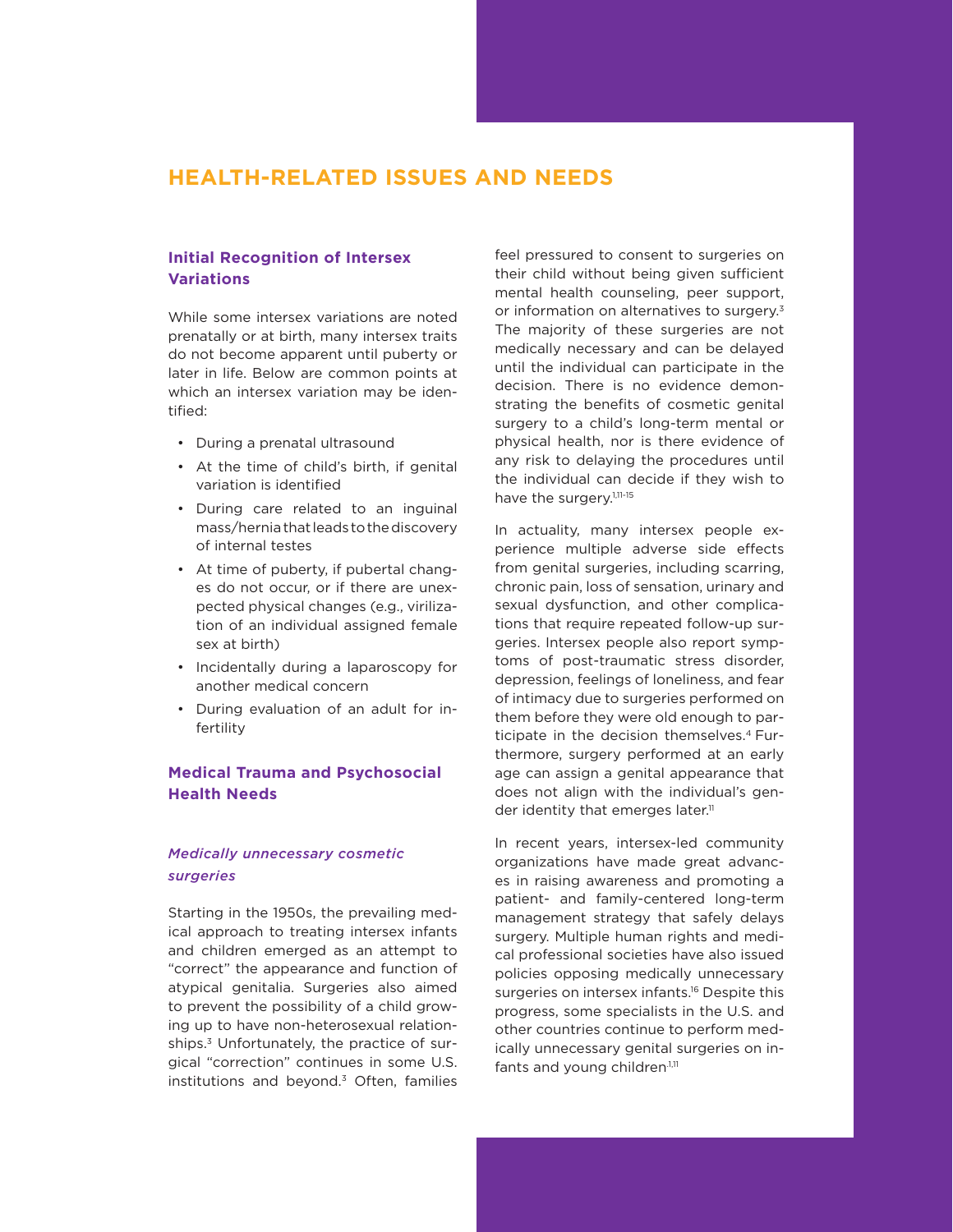#### *Unnecessary and Objectifying Medical Examinations*

Intersex people are often made to feel like medical curiosities. Adults report long-term emotional consequences from repeatedly undergoing intrusive, objectifying, and medically unnecessary genital examinations and photography as children.3 Even today, some children still undergo repetitive genital examinations which are not necessary for their medical care.<sup>3</sup>

Providers should keep in mind that even a medically necessary genital examination can re-traumatize an intersex patient. Prior to performing an exam, it is vital to first establish a warm and respectful relationship with the patient, engage them in shared decision making about their health, and use a trauma-informed approach (see below).

Providers must also avoid asking intrusive questions not directly relevant to the patient's presenting health concerns. Such questions reinforce shame, stigma, and feelings of difference, and can exhaust a patient who is tired of educating their providers. Importantly, providers should not expect a patient to serve as a teacher and should never ask a patient a question simply to satisfy their own curiosity.

Finally, although it is important to teach students to care for intersex patients, providers must respect a patient's refusal to be observed by trainees and should never invite others to observe the patient unless medically necessary and specifically consented to by the patient.

#### *Non-Disclosure*

Another common practice that has harmed intersex people and their families is the concealment of information from patients about their bodies.<sup>4</sup> Concealing information from intersex people (including youth) delays the process of self-acceptance and increases shame and stigma. When an intersex person eventually learns the truth, they may ask: "Why did they hide this information from me unless there was something shameful about my body?" Secrecy also perpetuates the myth that variations in sex characteristics are extremely rare. In contrast, sharing information in an age-appropriate manner enables people to process the information and access peer support.<sup>17</sup>

Patients and their families need full disclosure of medical information and options so they can make informed decisions that are appropriate to the child's developmental stage. Behavioral health providers and intersex-affirming peer support organizations can help families learn to disclose information to their child in age-appropriate ways, and to share information with extended family, babysitters, and others who would benefit from learning about the child's variations. For adult intersex persons who only recently learned of their diagnoses, primary care providers can help them access medical records, understand their medical history, and engage with mental health professionals and peer support as needed to adjust to their new reality.

**Concealing information from intersex people (including youth) delays the process of self-acceptance and increases shame and stigma.**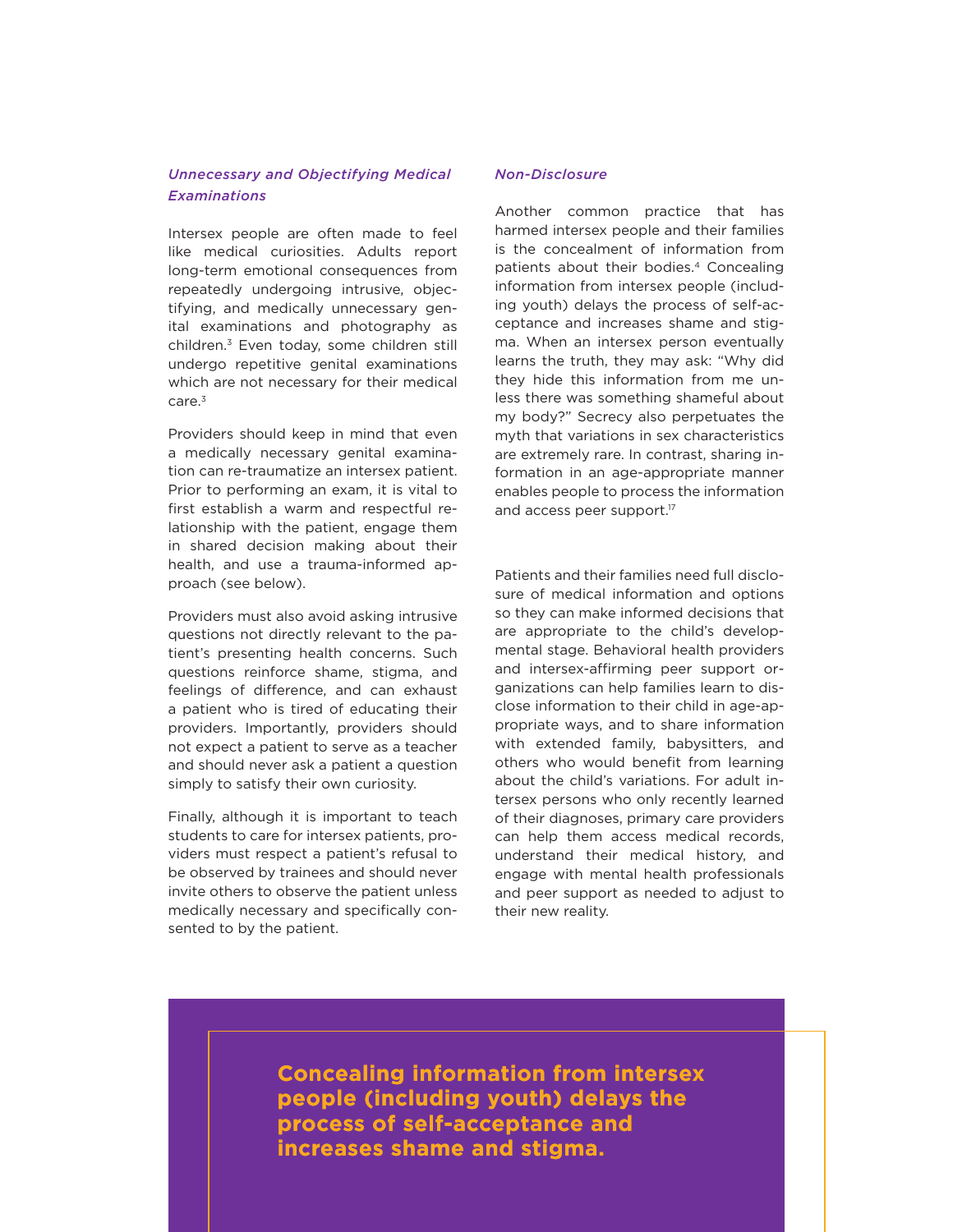

### **Compassionate, Trauma-Informed, and Affirming Care**

#### *Overview of affirming primary care*

The good news is that primary care providers can provide affirming and compassionate care for intersex patients and their families. To practice cultural humility in interactions with intersex patients, it is important for clinicians to listen with sensitivity to their patients and acknowledge that:

- Sex development, like gender identity, exists on a continuum
- Human fetal development is complex; variations in sex characteristics are an expected and natural outcome of sex development
- An individual born with variations in their sex characteristics may or may not identify as intersex or as part of the LGBTQIA+ community

While primary care providers are not expected to be intersex specialists, they still require education in the basics of intersex care. Resources for further learning are provided at the end of this publication.

#### *Specific medical needs*

While many intersex people do not need any specialized medical care, some require care at specific developmental junctures, and others have lifelong needs related to their individual variation. Primary care providers can help individuals and families find trusted referrals and navigate specialized care.

Some common medical specialty care needs include:

- Steroid replacement for individuals with combined adrenal gland/gonadal variations
- Gynecologic, urologic, and sexual health care, particularly to address any complication created by prior surgical procedures
- Hormone therapy to:
	- o induce secondary sex characteristics, as desired by the individual
	- o affirm gender identity if sex assigned at birth does not correspond with gender identity
	- o replace sex hormones after surgical removal of gonads
- Prevention and treatment of osteoporosis
- Cancer surveillance of internal gonads; some individuals/families may elect to surgically remove the internal gonads or gonadal streaks if there is elevated risk of malignant transformation relative to the general population; however, cancer risk may not be present; make sure to check updated recommendations.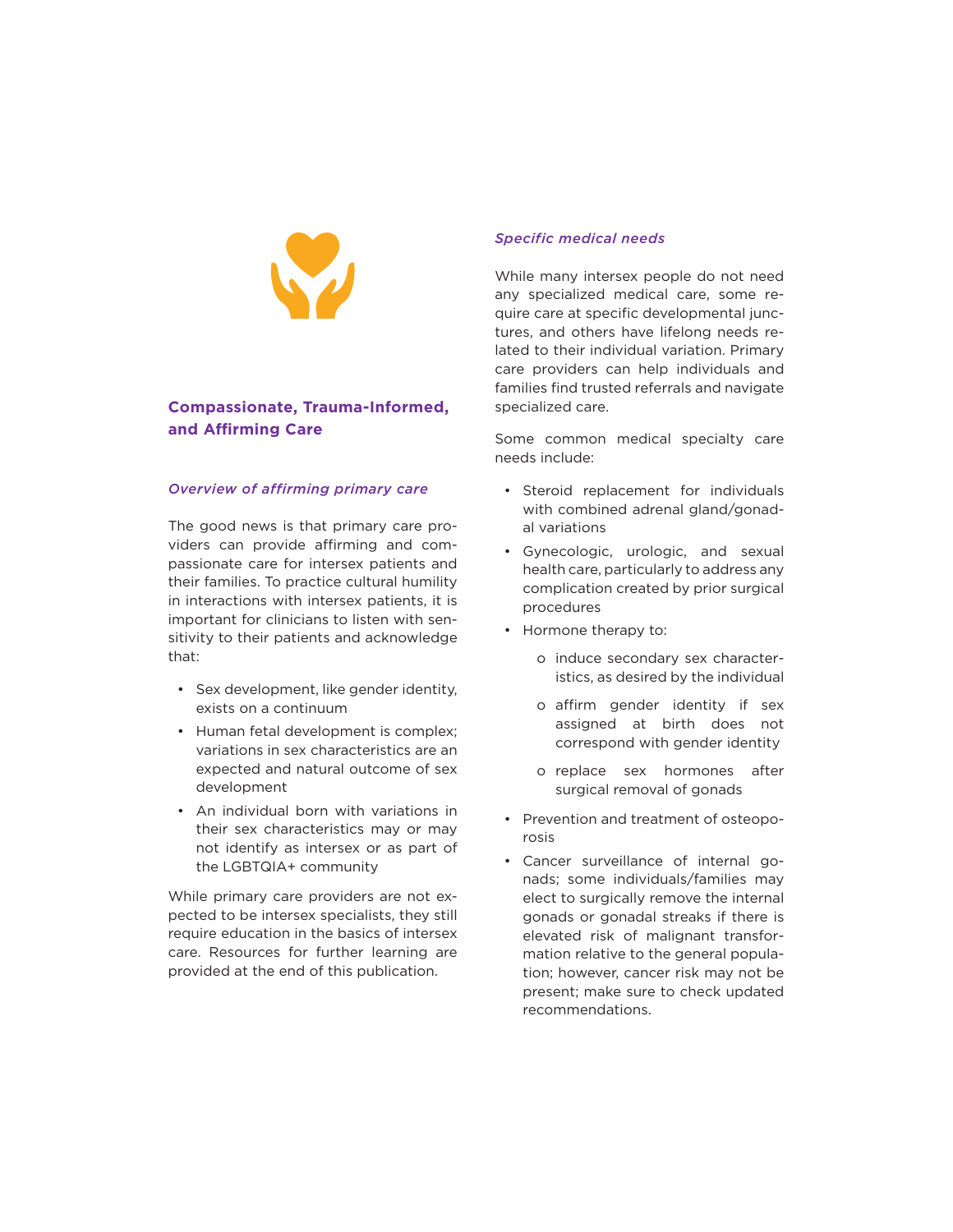#### *Making referrals*

Ideally, intersex patients and their families with specialty care needs have access to an integrated multidisciplinary team of intersex-affirming medical and behavioral health clinicians who do not condone medically unnecessary surgeries on infants. Unfortunately, finding culturally sensitive clinicians with relevant expertise is often challenging. Before referring patients to specialized centers, first inquire as to whether the facility affirms patient autonomy by delaying medically unnecessary interventions on intersex individuals until the individual can meaningfully participate in the decision.If the facility performs interventions absent patient consent, attempt to find alternative centers. If none are available, employ a harm-reduction approach to inform the patient and/ or their family of their rights

To find referrals, it can be helpful to reach out to local and national leaders in the intersex community to ask about specialists in the area (see **[interactadvocates.org/](https://interactadvocates.org/resources/intersex-organizations/) [resources/intersex-organizations](https://interactadvocates.org/resources/intersex-organizations/)**). Once a referral is made, it is important to check in regularly with the patient/family to determine if they are satisfied with their specialty care or need further assistance.

#### *Trauma-informed care*

Because many intersex patients have experienced medical trauma, they may have a high level of anxiety and distrust whenvisiting a health care provider. A trauma-informed approach to care can help put the patient at ease and reduce traumatic responses to health care. Trauma-informed care means that providers: are

aware that many patients have a history of trauma; understand the impact of trauma on a health and behaviors; recognize the signs of trauma; help with recovery from trauma; access care for themselves to prevent secondary trauma; and resist re-traumatization of the patient.<sup>18</sup> An example of trauma-informed care would be to recognize that an intersex patient may experience a Pap test as traumatizing, ask the patient for permission before performing the exam, and to suggest an alternative, such as a self-swab, to resist re-traumatization.19

#### *Supporting psychosocial health*

In addition to providing trauma-informed care, primary care providers can support the psychosocial health of intersex patients and families by connecting them to intersex affirming mental health counseling and peer support groups. Professional counseling can help patients identify traumas and alleviate anxiety and depression due to previous medical care. Counseling may also help intersex patients explore their concepts of self, bodily integrity, sex, and gender. This process can then support patients in making well-informed decisions about their medical care and possible intervention choices. Peer support groups can help normalize the experience of having an intersex variation, provide guidance on patient-empowered decision-making, and help patients and families cope with and overcome stigma. Peer support and psychosocial interventions can also help families communicate more openly and provide developmentally appropriate information to their child as they mature.<sup>9</sup>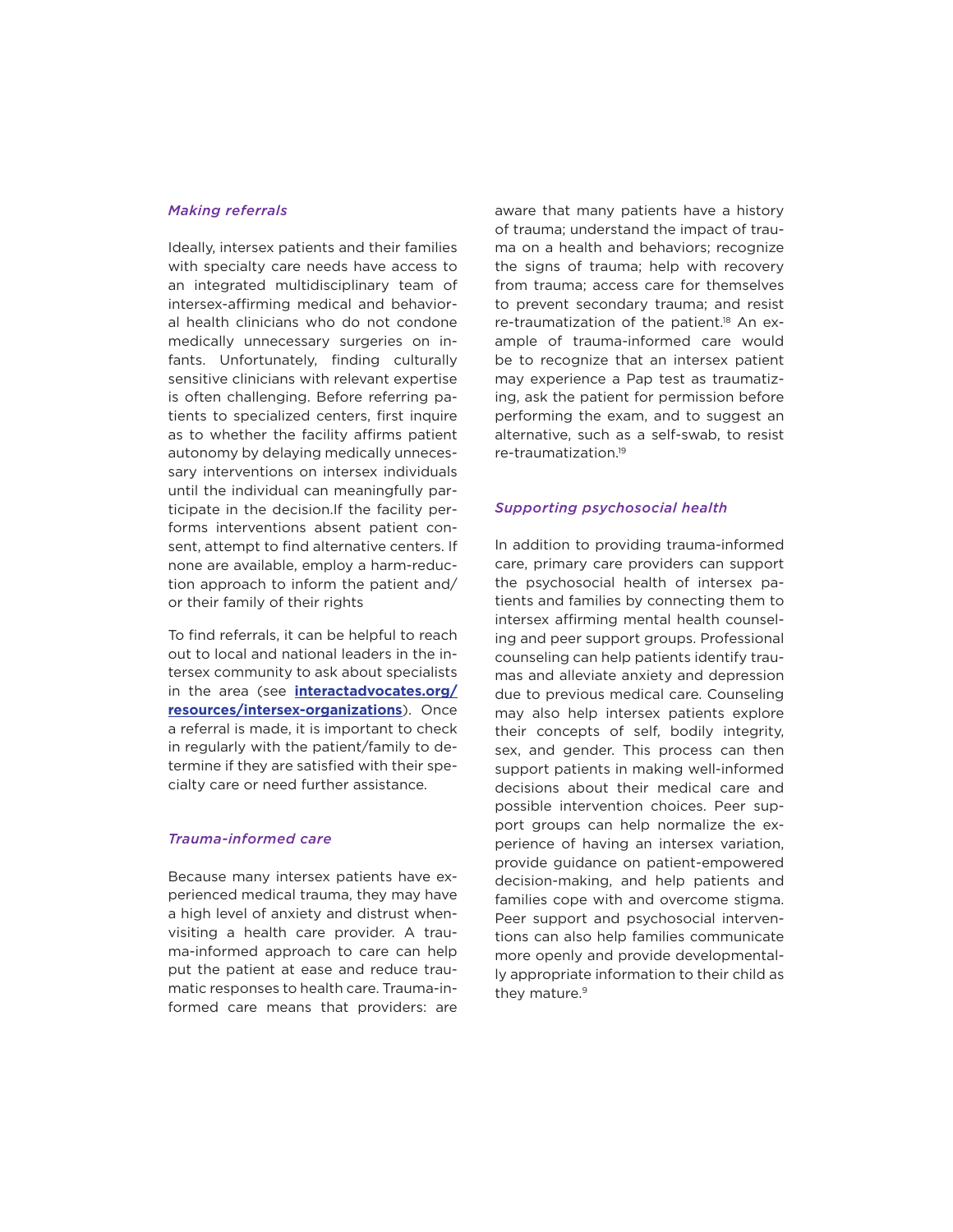#### *Inclusive communication*

A critical aspect of affirming care is to use inclusive language when communicating with all patients. Communication strategies include the following:

- Ask patients for their sexual orientation, gender identity, names, and pronouns<sup>20,21</sup>
	- o Document the information in electronic health records
	- o Use a person's chosen name and pronouns consistently across the health center
	- o Recheck frequently, as this information may change
- Mirror the terms patients use to describe themselves, their body parts, and their diagnoses
- Use gender-inclusive language and avoid gendered terms. For example, instead of asking "Do you have a boyfriend?" ask "Are you in a relationship?"; instead of requesting "Please remove your bra and panties," say "Please remove your undergarments"
- Only ask questions relevant to the patient's current health needs. Ask yourself: "What do I know? What more do I need to know to treat this patient? How can I ask for the information I need to know in a sensitive way?"<sup>22</sup>
- Ensure that communication is two-way, authentic, and active
- Examine one's own implicit and explicit biases about gender identity, gender expression, and anatomy $23$
- Participate in training sessions on LGBTQIA+ affirming health care to ensure you are using current communication strategies and following up-to-date protocols for LGBTQIA+ care

#### *Using a cultural humility approach*

- Remain aware of the impact of trauma on the patient's ability to engage with medical providers
- Acknowledge the potential hardship of failing to find specialists in intersexaffirming care
- Emphasize comprehensive informed consent when recommending any procedure or treatment
- Do not assume clinical training makes one an expert in the lived experience of an intersex person
- Respect the patient's (or their family's) right to refuse examination, observation, or treatment, including observation by trainees when the primary purpose is educational
- Access current literature and continuing education opportunities on intersex health (see Resources)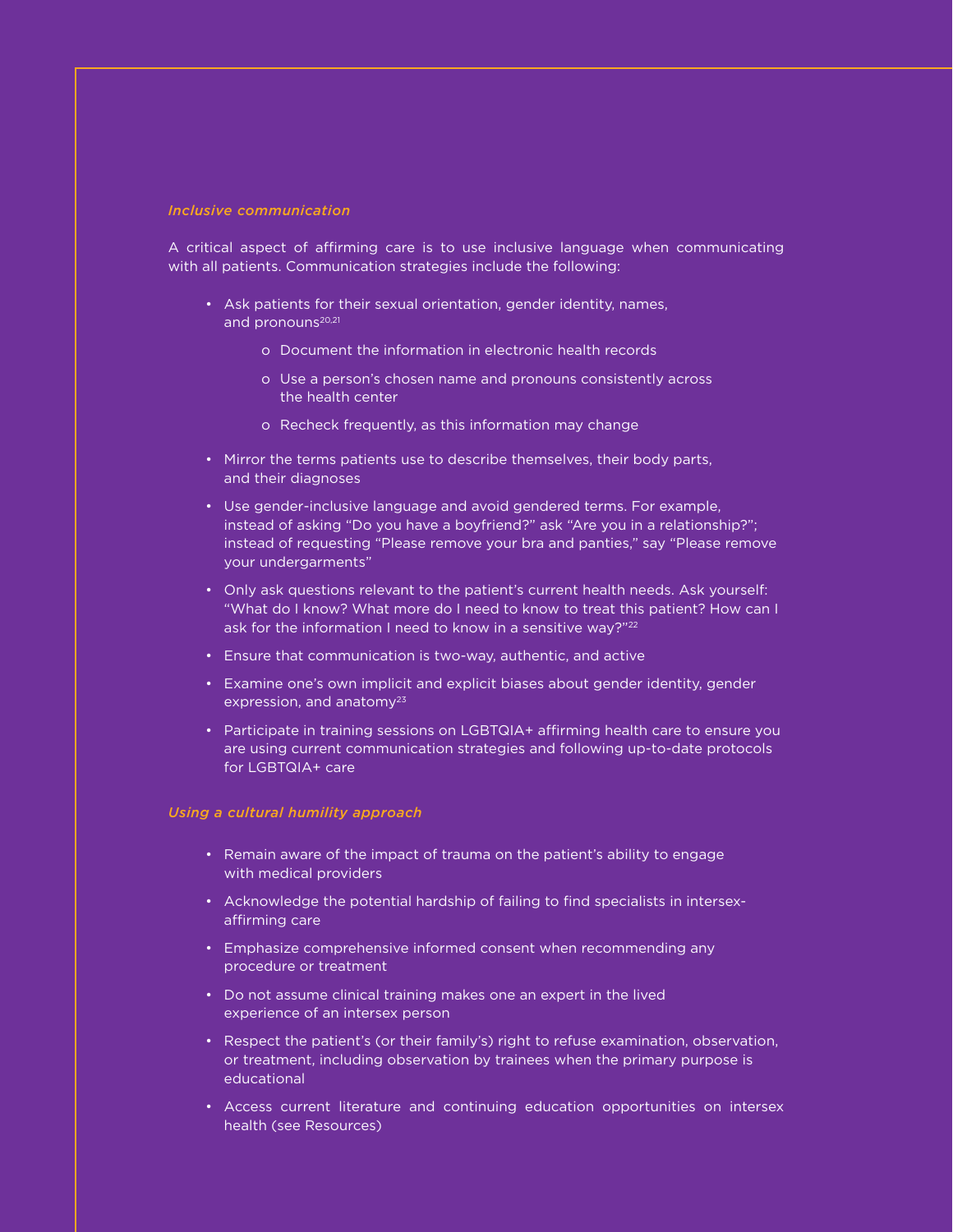

#### *When caring for intersex infants, children, and their families:*

- Discuss in a warm, positive, and matter-of-fact manner that intersex experience is more common than people think
- Recognize that families may have experienced medical trauma during or immediately after the delivery of their child
- Stay positive about the child's health and future happiness
- Do not be overly focused on the child's intersex features or genital appearance, but also do not avoid discussion of intersex characteristics altogether
- Ask what pronouns to use when discussing the child
	- o Use gender-inclusive terms like "your baby/child" if pronouns are not yet chosen
	- o Do not choose a pronoun for the child, and never use "it"
- Assist families in finding and interacting with intersex-affirming tertiary care centers or independent specialists, such as pediatric endocrinologists and behavioral health professionals
- Support families in their decisions to refuse medically unnecessary surgeries and other interventions until the child is mature enough to provide fully informed consent
- Help families access peer support
- Recognize that gender assignment is provisional
	- o As a child matures, their gender identity may or may not correspond to their sex assigned at birth
- Do not assume the child's gender expression will align with societal gender norms, but also do not assume it will not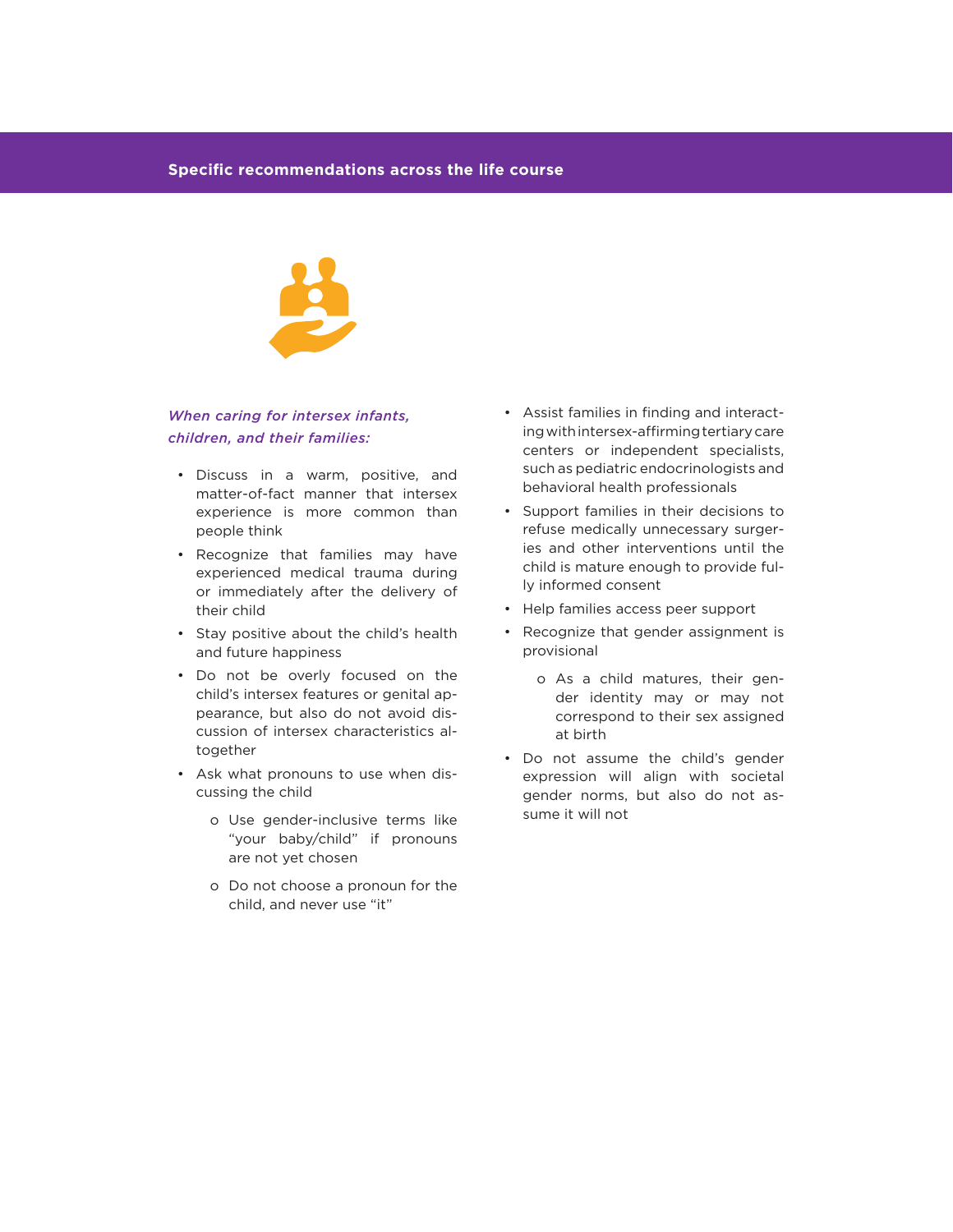#### *When caring for intersex adolescents through adulthood:*

- Anticipate the potential for strong emotional reactions from the family and patient if an adolescent's body does not develop as anticipated at puberty
- Recognize that due to medical trauma, intersex youth are even more likely than other youth to distrust medical providers, miss appointments, and question medications
- Acknowledge that patients may feel anxiety if attending their first medical visit without a parent/guardian
- Be mindful that in some families, parents almost always accompany their adolescent and young adult children
- Encourage patients to ask questions and be curious about their bodies
- Explain that a wide range of sexual activity is normal and enjoyable
- Do not assume the patient desires to have heterosexual relationships
- Promote patient-driven goals regarding gender-affirming care
- If a patient is concerned about confidentiality:
	- o Explain why the information is relevant to the patient's care
	- o Explain clearly how medical information is kept confidential to the extent required by law
	- o Do not convey the message that information regarding sex characteristics is inherently shameful and should be hidden from others
- Do not assume a patient menstruates
- Discuss fertility preservation with patients who may be interested in having biological children
- Recognize that fertility options for some intersex patients may be less available than options for non-intersex patients and acknowledge other available family building options
- Screen for anxiety, depression, substance use, and suicidal ideation
- Refer to intersex-affirming behavioral health care, peer support groups, and other resources as needed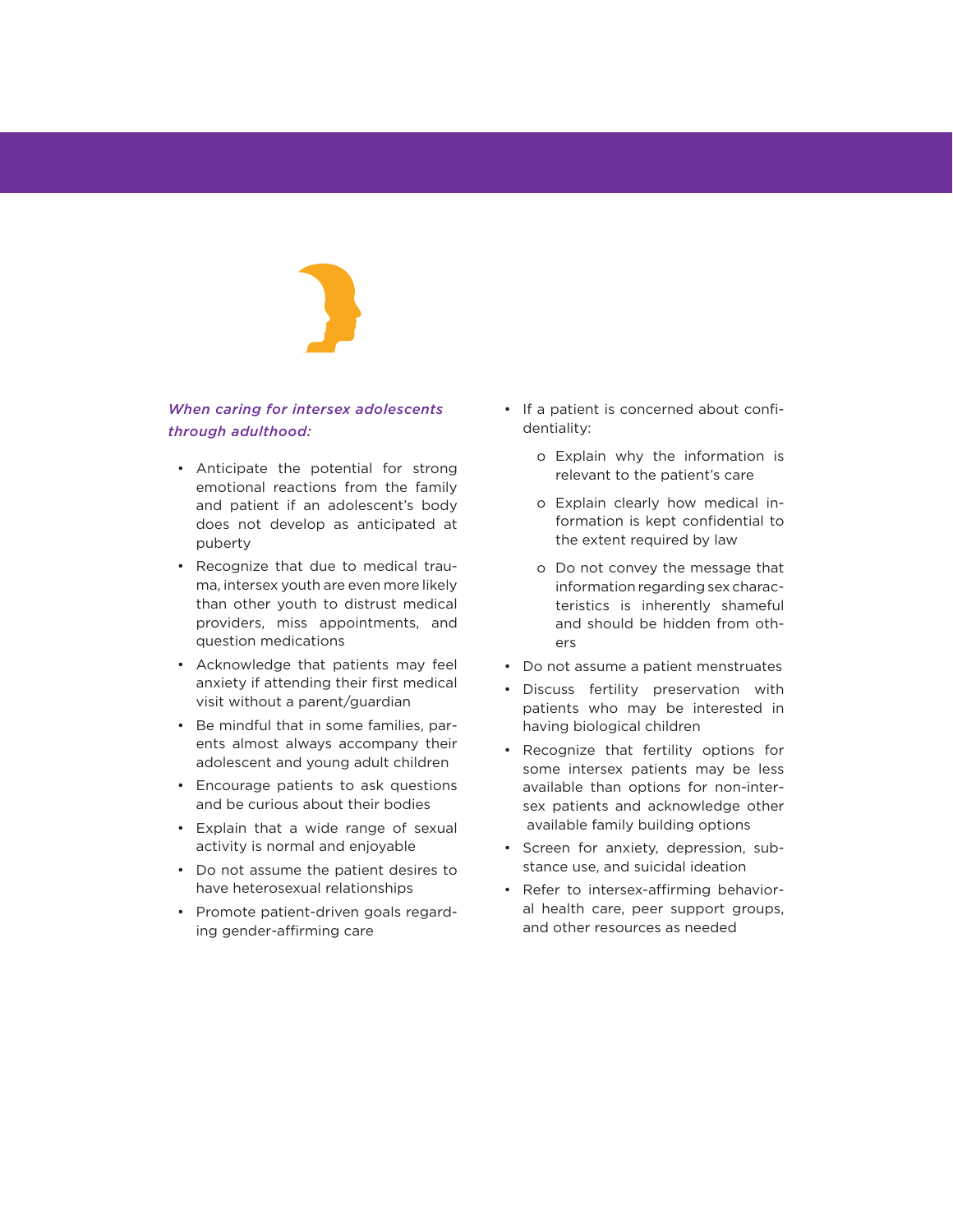

## **Intersex-Affirming Health Care Environment**

Health centers can make simple yet valuable changes to the health care environment that will make for a more intersex-inclusive health care environment.

#### *Anti-discrimination policies*

• Add language to policies to prohibit discrimination on the basis of intersex status, intersex traits, differences of sex development, or diversity in sex characteristics

#### *Patients' Bill of Rights*

- Empower patients to make autonomous decisions about their care
- Protect patients' rights to privacy
- Protect patients' rights to refuse being examined, treated by, or observed by learners or trainees when the primary purpose is educational or informational and not therapeutic, without their right to care being jeopardized
- Protect patients' rights to access their medical records and to be told the truth about their intersex status, intersex traits, and any related medical information, including any history of medical or surgical intervention<sup>1</sup>

#### *Patient forms and questions*

- Review patient forms and questionnaires for inclusivity and sensitivity
- Include questions on sexual orientation, gender identity, chosen names, and pronouns on registration forms<sup>11</sup>
- Remove section headers for "female only" or "male only" that assume certain anatomy or physiology
	- o Questions should be open to all patients, with the option to check "not applicable" For example, "if you menstruate, date of last period"
- Use intake forms that are then reviewed by the provider and patient to discuss their existing external and internal reproductive organs in order to create an anatomical inventory
- Avoid binary depictions of bodies
	- o Illustrations, such as pain diagrams, can be designed as a human outline without anatomical sex characteristics
- Revise questions that make assumptions about gender in relationships
	- o Ask about the gender(s) of sexual partners; include options for t ransgender, non-binary, and additional genders
	- o Use gender-inclusive terms like "spouse" instead of "husband or wife," and "parent" instead of "mother and father"
- Include questions about sexual desire and function
- Include a "not applicable" option for questions on menstruation and contraception
- Provide opportunities for patients to indicate an interest in family building options, such as adoption, surrogacy, or fertility counseling and treatment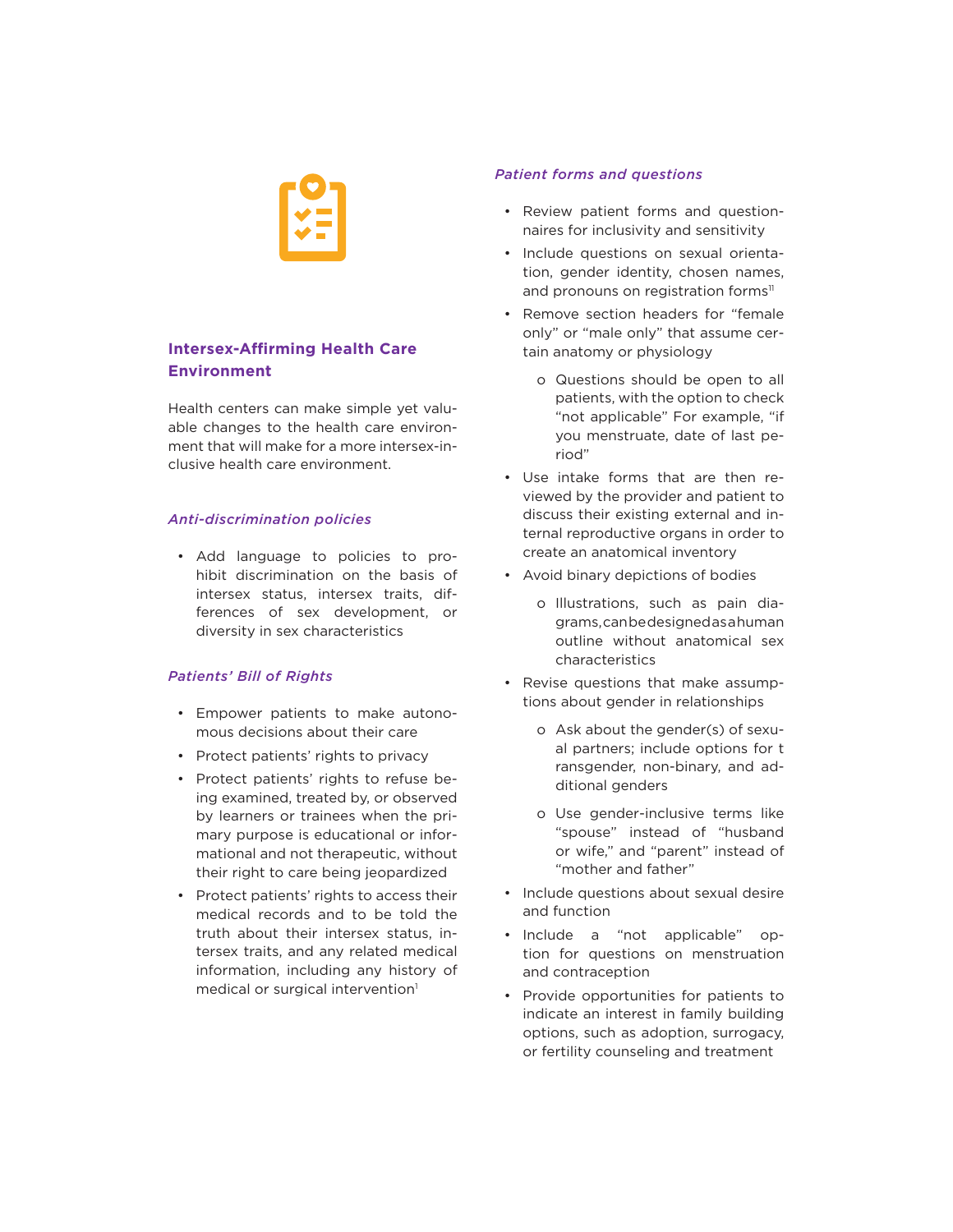## **RESOURCES**

#### **Clinical Training and Tools**

After decades of inattention, intersex-focused resources are being developed at a rapidly increasing pace. Recommended resources include:

- American Association of Medical College's teaching videos: **[Teaching Differences](https://www.aamc.org/what-we-do/mission-areas/diversity-inclusion/lgbt-health-resources/videos/teaching-differences-sex-development-pt1)  [of Sex Development](https://www.aamc.org/what-we-do/mission-areas/diversity-inclusion/lgbt-health-resources/videos/teaching-differences-sex-development-pt1)**
- interACT Advocates for Intersex Youth **[guidance books and brochures](https://interactadvocates.org/resources/intersex-brochures/)**, such as **[Intersex-Affirming Hospital Policies](https://live-interact-advocates.pantheonsite.io/wp-content/uploads/2018/09/interACT-Lambda-Legal-intersex-hospital-policies.pdf)** and **[What We Wish Our Doctors Knew](https://interactadvocates.org/wp-content/uploads/2015/12/BROCHURE-interACT-Doctors-final-web.pdf)**
- National LGBT Health Education webinars: **[Caring for Intersex Patients at Health](https://www.lgbthealtheducation.org/courses/caring-for-intersex-patients-at-health-centers/:%20www.lgbthealtheducation.org)  [Centers](https://www.lgbthealtheducation.org/courses/caring-for-intersex-patients-at-health-centers/:%20www.lgbthealtheducation.org)** and **[Affirming Care for People with Intersex Traits](https://www.lgbthealtheducation.org/courses/affirming-care-for-people-with-intersex-traits-2020/)**
- Recommendations for social workers: **[Applying Social Work Values to the Care](https://sbs.mnsu.edu/globalassets/college-of-social-and-behavioral-sciences/social-work/pdfs/intersex_policy_brief_07082018.pdf)  [and Treatment of Intersex People](https://sbs.mnsu.edu/globalassets/college-of-social-and-behavioral-sciences/social-work/pdfs/intersex_policy_brief_07082018.pdf)**.

First-person individual and family accounts of the intersex experience are recommended for clinicians interested in learning more about the personal impact of issues facing intersex people:

- K.M. Zieselman, XOXY: A Memoir. Jessica Kingsley Publishers, 2020.
- S. and E. Lohman, Raising Rosie: Our Story of Raising an Intersex Child. Jessica Kingsley Publishers, 2018.

In general, when seeking trainings and resources, consider whether the material was authored or co-authored by intersex-identified individuals, and/or whether an intersex-led organization provided organizational oversight. Much as it would be inappropriate to produce a women's care resource without consulting any women, intersex-focused materials must reflect the voices of intersex people. To answer specific questions and provide vetted resources, many advocacy groups like **[interACT: Advocates for Intersex Youth](http://www.interactadvocates.org/)** have medical advisory boards with trained professionals.

#### **Peer and Family Support Groups and Tools**

**[AISDSD.org](http://www.aisdsd.org/)** (All intersex variations; changing name to "InterConnect") **[HEAInfo.org](http://www.heainfo.org/)** (Hypospadias and Epispadias) **[BeautifulYouMRKH.org](http://www.beautifulyoumrkh.org/)** (MRKH) **[Supporting your intersex child: A parent's toolkit](https://oiieurope.org/supporting-your-intersex-child-a-parents-toolkit/)** by **[OII Europe](https://oiieurope.org/) [What We Wish our Parents Knew](https://live-interact-advocates.pantheonsite.io/wp-content/uploads/2015/12/BROCHURE-interACT-Parents-final-web.pdf)** (All intersex variations)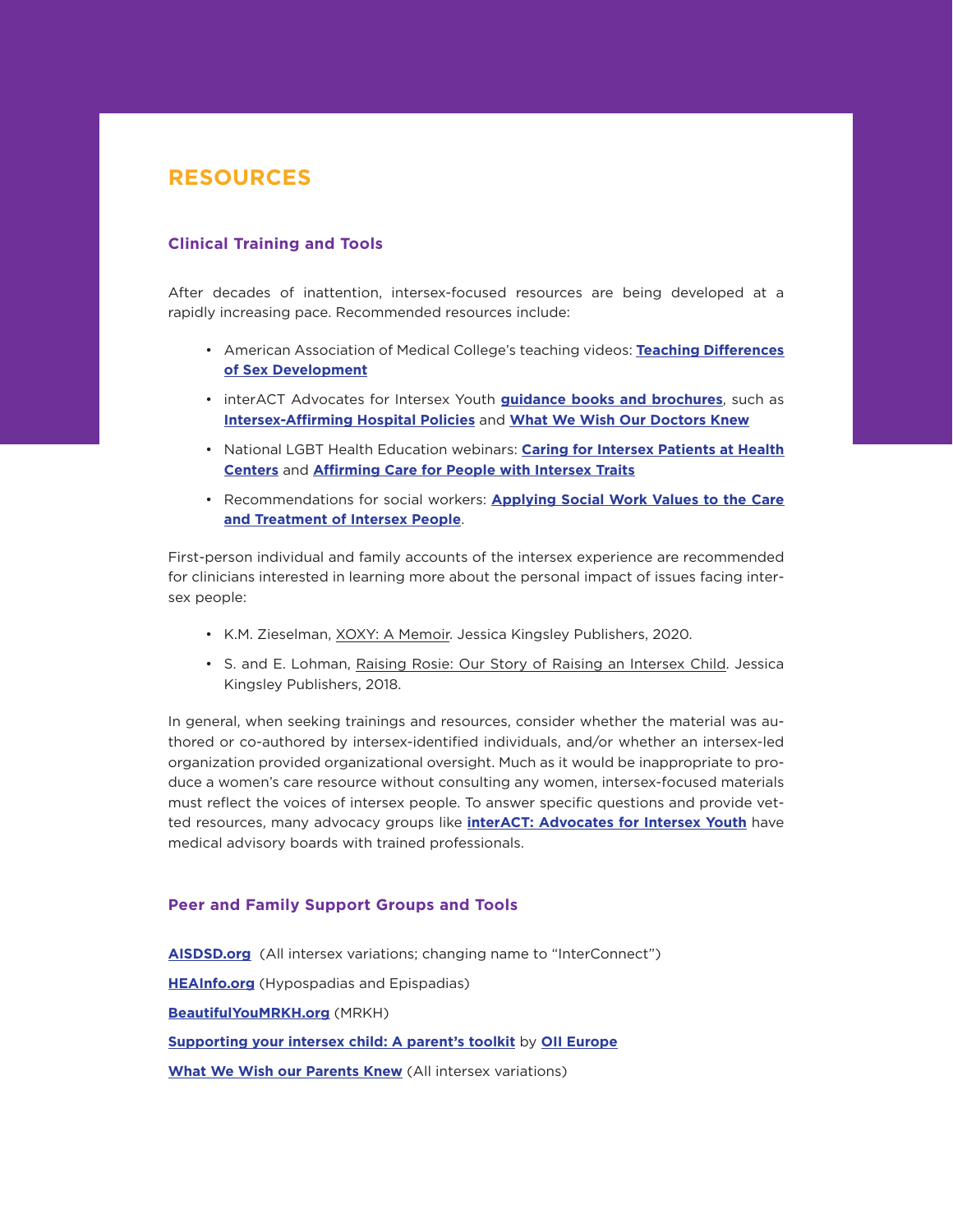## **SUMMARY**

Intersex refers to the nearly two percent of the population with a natural variation in sex characteristics that falls outside traditional conceptions of female or male bodies. Some, but not all, intersex people identify as part of the LGBTQIA+ community. Many intersex people have experienced trauma from medical interventions, including surgeries and repeated genital exams performed on them as children without their consent or even knowledge of their own variation. Providing affirming and compassionate primary care to intersex patients and their families therefore requires using a trauma-informed approach and following inclusive communication strategies, as recommended for all LGBTQIA+ populations. In addition, providers can educate themselves in the basics of intersex care, and provide well-vetted referrals to behavioral health providers, peer support groups, and medical specialists, as needed.

## **ACKNOWLEDGMENTS**

Thank you to the following people whose program presentations formed the basis for this publication:

- Susan E. Stred, MD, Clinical Professor Emeritus of Pediatrics, SUNY Upstate Medical University, Syracuse NY
- Kimberly M. Zieselman, JD, Intersex woman and Executive Director, interAC

Thank you also to AIesdair H. Ittelson, JD, interACT Law and Policy Director, for reviewing this publication.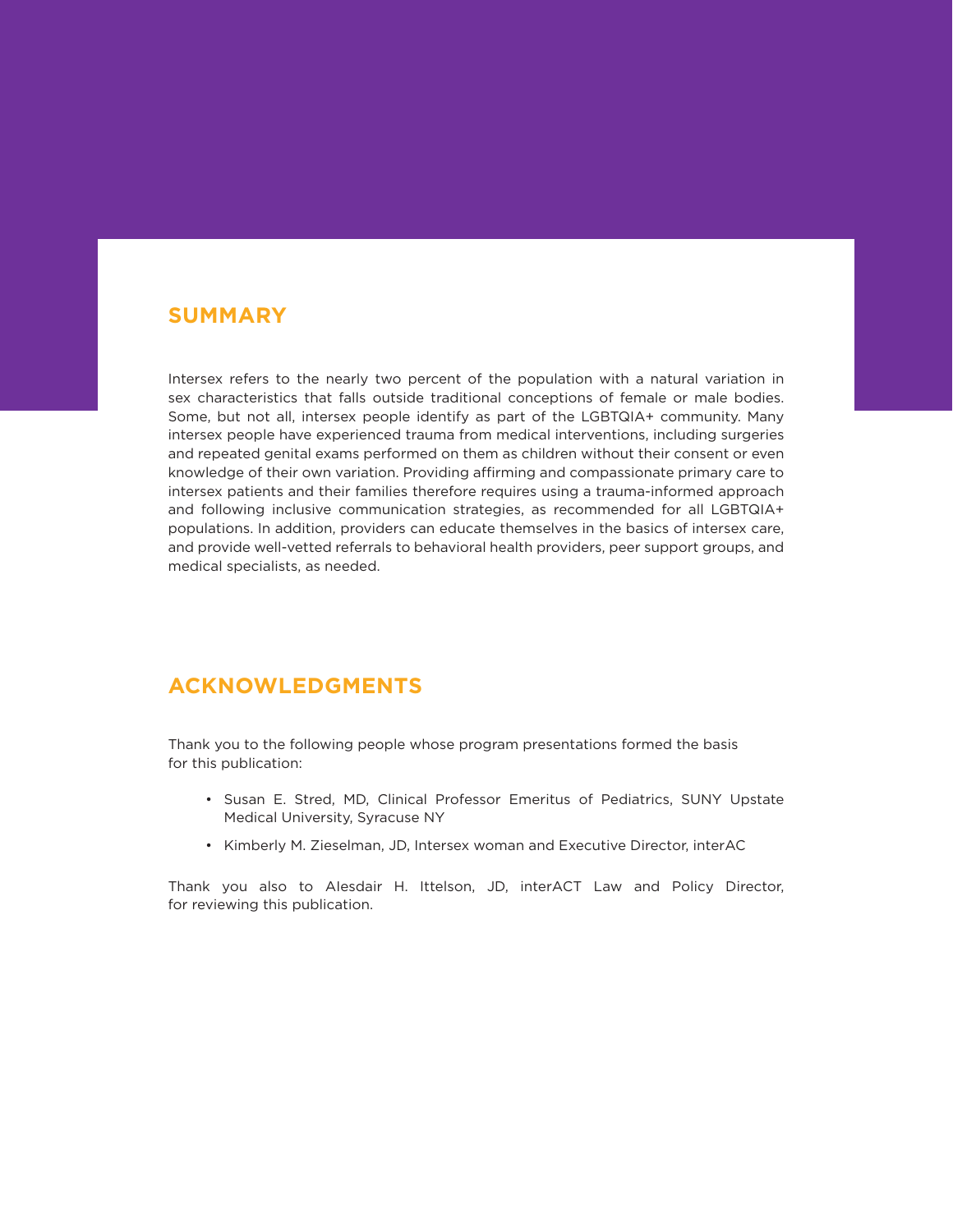## **REFERENCES**

- 1. InterACT Advocates, Lambda Legal. **[Providing Ethical and Compassionate Health Care to In](https://www.lambdalegal.org/sites/default/files/publications/downloads/resource_20180731_hospital-policies-intersex.pdf.)[tersex Patients: Intersex-Affirming Hospital Policies](https://www.lambdalegal.org/sites/default/files/publications/downloads/resource_20180731_hospital-policies-intersex.pdf.)**; 2018.
- 2. Johnson EK, Rosoklija I, Finlayson C, et al. Attitudes towards "disorders of sex development" nomenclature among affected individuals. J Pediatr Urol. 2017;13:608.e1–608.e8.
- 3. Roen K. Intersex or diverse sex development: critical review of psychosocial health care research and indications for practice. J Sex Res. 2019;56):511-528.
- 4. Carpenter M. Intersex Variations, human rights, and the International Classification of Diseases. Health Hum Rights.2018;20:205-214.
- 5. NIH: National Library of Medicine. Genetics Home Reference: **[Androgen insensitivity syndrome](https://ghr.nlm.nih.gov/condition/androgen-insensitivity-syndrome#statistics)**.
- 6. NIH: National Library of Medicine. Genetics Home Reference: **[Swyer Syndrome](https://ghr.nlm.nih.gov/condition/swyer-syndrome)**.
- 7. NIH: National Library of Medicine. Genetics Home Reference: **[21-hydroxylase deficiency](https://ghr.nlm.nih.gov/condition/21-hydroxylase-deficiency#statistics)**.
- 8. NIH: National Library of Medicine. Genetics Home Reference: **[Klinefelter Syndrome](https://ghr.nlm.nih.gov/condition/klinefelter-syndrome#statistics)**.
- 9. National Institutes of Health Sexual and Gender Minority Research Coordinating Committee. **[NIH](https://dpcpsi.nih.gov/sites/default/files/sgmStrategicPlan.pdf) [FY 2016-2020 Strategic Plan to Advance Research on the Health and Well-Being of Sexual](https://dpcpsi.nih.gov/sites/default/files/sgmStrategicPlan.pdf)  [and Gender Minorities](https://dpcpsi.nih.gov/sites/default/files/sgmStrategicPlan.pdf)**; 2015.
- 10. National LGBT Health Education Center. **[LGBTQIA Glossary of Terms for Health Care Teams](https://www.lgbthealtheducation.org/publication/lgbtqia-glossary-of-terms-for-health-care-teams/)**.
- 11. Almasri J, Zaiem F, Rodriguez-Gutierrez R, et al. Genital reconstructive surgery in females with congenital adrenal hyperplasia: A systematic review and meta-analysis. J Clin Endocrinol Metab. 2018;103:4089–4096.
- 12. Jones T, Hart B, Carpenter M, Ansara G, Leonard W, Lucke J. Intersex: Stories and Statistics from Australia. Cambridge, UK: Open Book Publishers; 2016.
- 13. Kreukels BPC, Cohen-Kettenis PT, Roehle R, et al. Sexuality in adults with differences/disorders of sex development (DSD): findings from the DSD-LIFE Study. J Sex Marital Ther. 2019;45:688– 705.
- 14. Rynja SP, de Jong TP, Bosch JL, de Kort LM. Functional, cosmetic and psychosexual results in adult men who underwent hypospadias correction in childhood. J Pediatr Urol. 2011;7:504–515.
- 15. Human Rights Watch and interACT. **["I Want to Be Like Nature Made Me:" Medically Unneces](https://www.hrw.org/sites/default/files/report_pdf/lgbtintersex0717_web_0.pdf)[sary Surgeries on Intersex Children in the US](https://www.hrw.org/sites/default/files/report_pdf/lgbtintersex0717_web_0.pdf)**; 2017.
- 16. Examples of organizations that oppose medically-unnecessary genital surgeries performed on intersex children:
	- United Nations. **[Report of the special rapporteur on torture](https://www.ohchr.org/Documents/HRBodies/HRCouncil/RegularSession/Session22/A.HRC.22.53_English.pdf)**. Juan E. Mendez, UN Doc. A/ HRC/22/53; 2013.
	- World Health Organization. **[Eliminating forced, coercive and otherwise involuntary steril](http://www.who.int/reproductivehealth/publications/gender_rights/eliminating-forced-sterilization/en/)[ization: an interagency statement at 8, 13-14](http://www.who.int/reproductivehealth/publications/gender_rights/eliminating-forced-sterilization/en/)**; 2014.
	- American Medical Student Association. **[AMSA issues statement to defer gender "normaliz](https://www.amsa.org/about/amsa-press-room/amsa-issues-statement-defer-gender-normalizing-surgeries-children-born-intersex/)[ing" surgeries for children born as intersex](https://www.amsa.org/about/amsa-press-room/amsa-issues-statement-defer-gender-normalizing-surgeries-children-born-intersex/)**; 2018.
	- American Academy of Family Physicians policies. **[Genital surgeries in intersex children](https://www.aafp.org/about/policies/all/genital-surgeries-intersexchildren.html)**; 2018.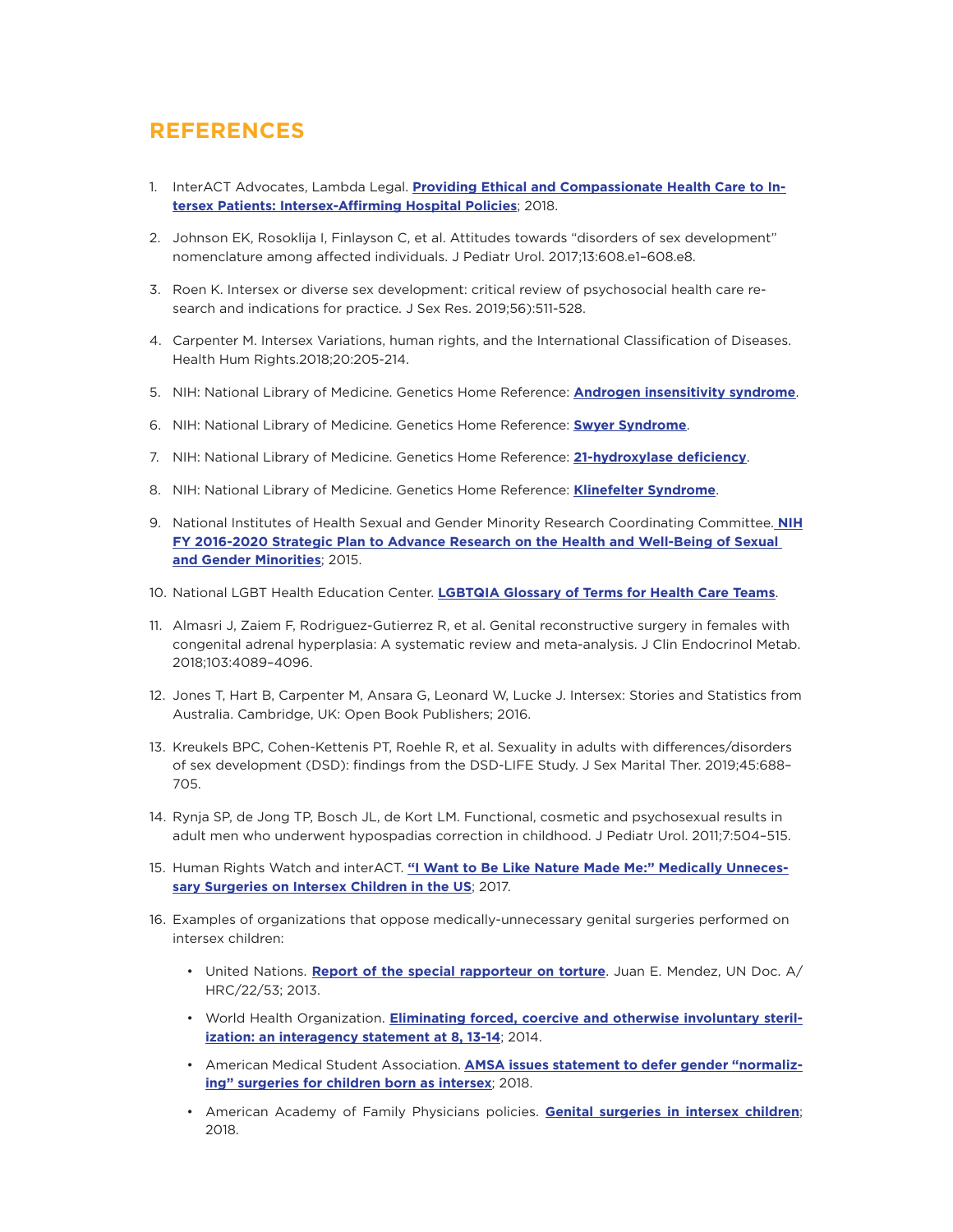- 17. Ernst MM, Liao LM, Baratz AB, Sandberg DE. Disorders of sex development/intersex: gaps in psychosocial care for children. Pediatrics. 2018;142:e20174045.
- 18. Substance Abuse and Mental Health Services Administration (SAMHSA). **[Concept of Trau](https://ncsacw.samhsa.gov/userfiles/files/SAMHSA_Trauma.pdf)[ma and Guidance for a Trauma-Informed Approach](https://ncsacw.samhsa.gov/userfiles/files/SAMHSA_Trauma.pdf)**; July 2014.
- 19. Kuehn BM. Trauma-informed care may ease patient fear, clinician burnout [published online ahead of print]. JAMA. 2020;10.1001/jama.2020.0052.
- 20. Grasso C, McDowell MJ, Goldhammer H, Keuroghlian AS. Planning and implementing sexual orientation and gender identity data collection in electronic health records. J Am Med Inform Assoc. 2019;26:66-70.
- 21. National LGBT Health Education Center. **[Ready, Set, Go! Guidelines and Tips for Collect](https://www.lgbthealtheducation.org/publication/ready-set-go-guidelines-tips-collecting-patient-data-sexual-orientation-gender-identity/)[ing Patient Data on Sexual Orientation and Gender Identity](https://www.lgbthealtheducation.org/publication/ready-set-go-guidelines-tips-collecting-patient-data-sexual-orientation-gender-identity/)**; 2020.
- 22. National LGBT Health Education Center. **[Affirmative Services for Transgender and Gen](https://www.lgbthealtheducation.org/publication/affirmative-services-for-transgender-and-gender-diverse-people-best-practices-for-frontline-health-care-staff/)[der-Diverse People: Best Practices for Frontline Health Care Staff](https://www.lgbthealtheducation.org/publication/affirmative-services-for-transgender-and-gender-diverse-people-best-practices-for-frontline-health-care-staff/)**; 2020.
- 23. National LGBT Health Education Center. **[Learning to Address Implicit Bias Towards](https://www.lgbthealtheducation.org/publication/learning-to-address-implicit-bias-towards-lgbtq-patients-case-scenarios/)  [LGBTQ Patients: Case Scenarios](https://www.lgbthealtheducation.org/publication/learning-to-address-implicit-bias-towards-lgbtq-patients-case-scenarios/)**; 2018.